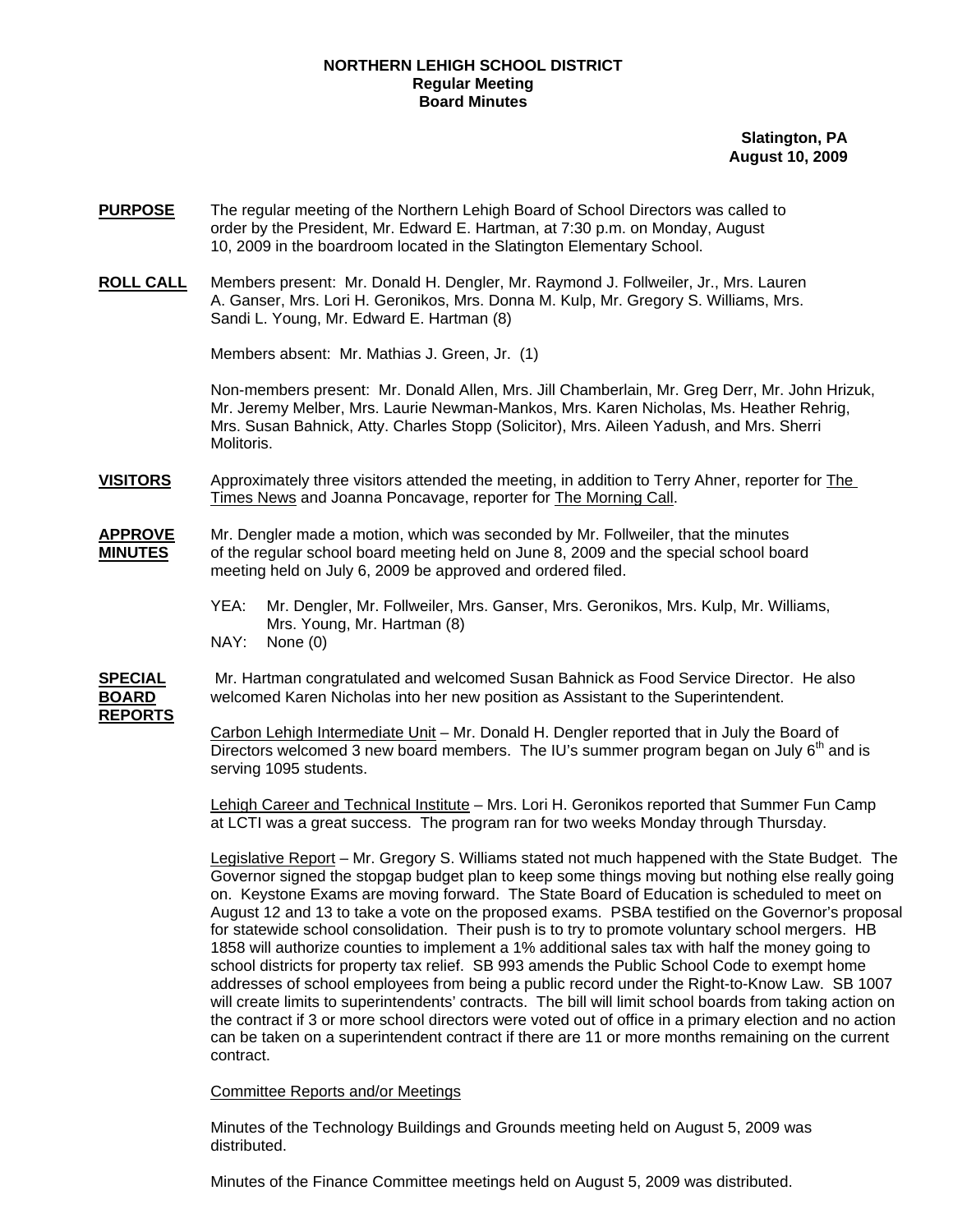**SPECIAL** Solicitor's Report – Atty. Charles Stopp reported that many school districts are using **BOARD** private companies to collect their delinquent real estate taxes and the costs associated **REPORTS** with the delinquent collections are being passed onto the delinquent tax payers. There has **(cont.)** been some concern on whether those costs can be passed on or not. He passed paperwork onto the business manager of a case that has been firmly resolved concerning this matter for his review.

> Federal and Other Programs Update – Mrs. Karen A. Nicholas reported on a book donation from the Walnutport Centennial Group. They donated two Walnutport History Books to be placed in the high school and middle school libraries.

> She also informed the board on the 3 week summer reading camp. The camp serviced 45 students from Kindergarten through  $3<sup>rd</sup>$  grade. The purpose of the program is to keep students reading over the summer months.

Business Manager's Report – Mr. Jeremy G. Melber addressed the board on items that are on the board agenda for approval this evening which include, bills for payment, per capita abatements, \$400,000 transfer from general fund to capital reserve to pay for the summer projects that was board approved a few months ago. Bond closing for the energy savings financing project and the bond that was recalled will be tomorrow morning. State audit also begins tomorrow for years ending June 30, 2007 and 2008. Once the State audit is complete the local auditor will be in for our 2009 end of year audit.

Mrs. Susan Bahnick, Food Service Director, addressed the board concerning the food service department and the increased lunch prices for the 2009-2010 school year. Reason for this request is labor increase of approximately \$15,000 per year, food prices are projected to increase by approximately \$13,000 and the kitchens also need major equipment replacement next summer. By increasing the elementary lunch prices from \$2.00 to \$2.10 and the secondary schools from \$2.25 to \$2.35 the added revenue will help offset some of these increased costs.

Mr. Hartman stated that the board was in executive session prior to tonight's regular school board meeting to discuss personnel issues.

**PERSONNEL** Mrs. Kulp made a motion, which was seconded by Mr. Dengler, that the Board of Education approves the following personnel items:

Resignation/ Accept the resignation of Julie Mixtacki from her position as Fall Play and Spring Musical Retirement Director, effective immediately. J. Mixtacki

J. Wentz Accept the resignation of Jane Wentz from her position as High School Administrative Secretary, effective the end of the work day July 17, 2009

N. Kovich Accept the resignation of Nicole Kovich, 6<sup>th</sup> Grade Special Education Teacher, effective October 3, 2009, or as soon as a replacement can be found. Mr. Kovich has accepted a special education position with Easton Area School District.

E. Snyder Accept the resignation of Earl Snyder from his position as District Wide Maintenance Personnel, effective the end of the work day September 30, 2009. At that time, Mr. Snyder will begin his retirement from Northern Lehigh School District after 28 years 10 months service to the district.

|               | Administrative Carleen Binder |                                                                |
|---------------|-------------------------------|----------------------------------------------------------------|
| Transfer -    | From:                         | Slatington Elementary 5 <sup>th</sup> Grade Teacher            |
| Instructional | To:                           | Slatington Elementary 6 <sup>th</sup> Grade Teacher, replacing |
|               |                               | Todd Herzog who was administratively transferred to the        |
|               |                               | Middle School to replace Ellen Drake who retired               |
|               | Salarv:                       | \$49,500 (Step 7M – on the 2009-2010 CBA Salary                |
|               |                               | Schedule) no change in salary                                  |
|               | Effective:                    | August 31, 2009                                                |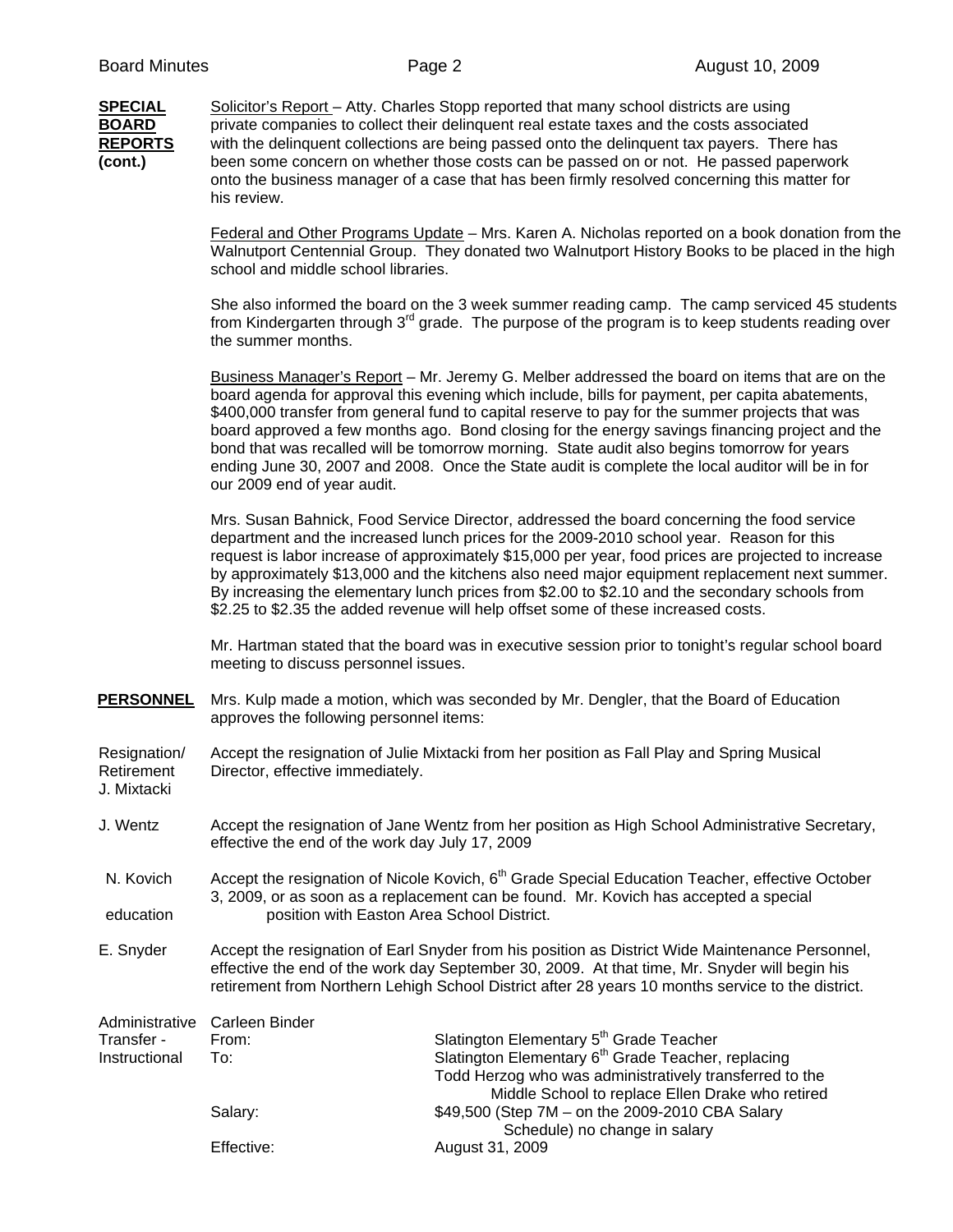| <b>PERSONNEL</b> | <b>Timothy Weaber</b>    |                                                                   |
|------------------|--------------------------|-------------------------------------------------------------------|
| (cont.)          | From:                    | Slatington Elementary 4 <sup>th</sup> Grade Teacher               |
|                  | To:                      | Slatington Elementary 5 <sup>th</sup> Grade Teacher, replacing    |
|                  |                          | Carleen Binder who was administratively transferred to            |
|                  |                          | the 6 <sup>th</sup> grade to replace Todd Herzog                  |
|                  | Salary:                  | \$56,000 (Step 13M - on the 2009-2010 CBA Salary                  |
|                  |                          | Schedule) no change in salary                                     |
|                  | Effective:               | August 31, 2009                                                   |
|                  |                          |                                                                   |
|                  | <b>Timothy Weaber</b>    |                                                                   |
|                  | From:                    | Slatington Elementary 5 <sup>th</sup> Grade Teacher               |
|                  | To:                      | Technology Teacher Grades 3-6/District-wide                       |
|                  |                          |                                                                   |
|                  |                          | Technology Mentor, Accountability Block Grant                     |
|                  |                          | <b>Funded One Year Position</b>                                   |
|                  | Salary:                  | \$56,000 (Step 13 Masters on the 2009-2010 CBA                    |
|                  |                          | Salary Schedule) no change in salary                              |
|                  | Effective:               | August 31, 2009                                                   |
|                  | <b>Termination Date:</b> | On or about June 17, 2010                                         |
|                  |                          |                                                                   |
|                  | EdithAnn Fella           |                                                                   |
|                  | From:                    | 1 <sup>st</sup> Grade Teacher Peters Elementary School            |
|                  | To:                      | Elementary Intervention Coordinator - Peters Elementary -         |
|                  |                          | <b>Grant Funded One Year Position</b>                             |
|                  | Salary:                  | \$72,500 (Step 17M - on the 2009-2010 CBA                         |
|                  |                          | Salary Schedule) no change in salary                              |
|                  | Effective:               | August 31 2009                                                    |
|                  | <b>Termination Date:</b> | On or about June 17, 2010                                         |
|                  |                          |                                                                   |
|                  | Susan Beil               |                                                                   |
|                  | From:                    | Peters Elementary Special Education Teacher                       |
|                  | To:                      | Slatington Elementary 6 <sup>th</sup> Grade Special Education     |
|                  |                          | Teacher, replacing Nicole Kovich who resigned                     |
|                  | Salary:                  | \$72,500 (Step 17M - on the 2009-2010 CBA                         |
|                  |                          | Salary Schedule) no change in salary                              |
|                  | Effective:               | August 31, 2009                                                   |
|                  |                          |                                                                   |
|                  | Amanda Bashore           |                                                                   |
|                  | From:                    | <b>Slatington Elementary Special Education Teacher</b>            |
|                  | To:                      | Peters Elementary Special Education Teacher                       |
|                  |                          | Teacher, replacing Susan Beil who was transferred to              |
|                  |                          |                                                                   |
|                  |                          | <b>Slatington Elementary</b>                                      |
|                  | Salary:                  | \$46,500 (Step 5B+24 - on the 2009-2010 CBA                       |
|                  |                          | Salary Schedule) no change in salary                              |
|                  | Effective:               | August 31, 2009                                                   |
|                  |                          |                                                                   |
| Non-             | Elizabeth Tranthum       |                                                                   |
| Instructional    | From:                    | Shared Classroom Instructional Aide between the Middle            |
|                  |                          | School and Slatington Elementary                                  |
|                  | To:                      | Middle School Classroom Aide                                      |
|                  | Salary:                  | \$11.57Per Hour/6 1/2 Hours Per Day/5 Days Per Week               |
|                  |                          | (2008-2012 Educational Support Staff Memorandum of Understanding) |
|                  | Effective:               | August 31, 2009                                                   |
|                  |                          |                                                                   |
| Appointments-    |                          |                                                                   |
| Administration   | Paul Rearden, Jr.        |                                                                   |
|                  | Assignment:              | Peters Elementary Principal replacing Karen Nicholas              |
|                  |                          | who was hired as the Assistant to the Superintendent              |
|                  | Salary:                  | \$83,000                                                          |
|                  | Effective:               | Upon Release From Current Position                                |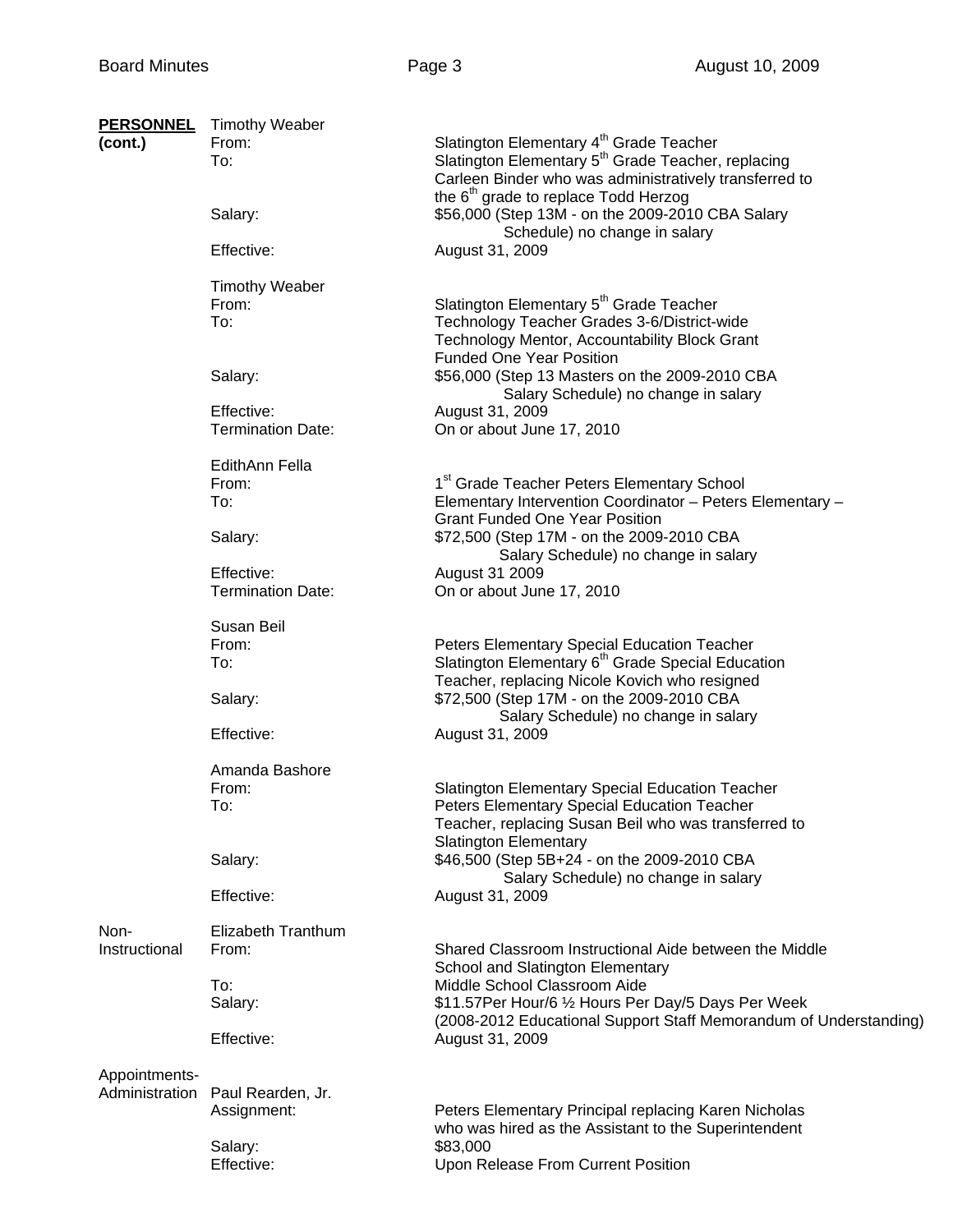## **PERSONNEL**

| (cont.)                                                        |                                                                                                                                                                                                                                                                                                                                                                                                                                                                                             |                                                                                                                                                                                                                                      |                                                                               |
|----------------------------------------------------------------|---------------------------------------------------------------------------------------------------------------------------------------------------------------------------------------------------------------------------------------------------------------------------------------------------------------------------------------------------------------------------------------------------------------------------------------------------------------------------------------------|--------------------------------------------------------------------------------------------------------------------------------------------------------------------------------------------------------------------------------------|-------------------------------------------------------------------------------|
| Instructional                                                  | Susan Bachman<br>Assignment:                                                                                                                                                                                                                                                                                                                                                                                                                                                                | <b>Temporary Professional Employee</b><br>4 <sup>th</sup> grade Slatington Elementary replacing Timothy<br>Weaber who was administratively transferred to the 5 <sup>th</sup>                                                        |                                                                               |
|                                                                | Salary:                                                                                                                                                                                                                                                                                                                                                                                                                                                                                     | Grade to replace Carleen Binder<br>\$41,900 (Step 3 Bachelors on the 2009-2010 CBA<br>Salary Schedule)                                                                                                                               |                                                                               |
|                                                                | Effective:                                                                                                                                                                                                                                                                                                                                                                                                                                                                                  | August 26, 2009                                                                                                                                                                                                                      |                                                                               |
|                                                                | <b>Christopher Bennett</b><br>Assignment:                                                                                                                                                                                                                                                                                                                                                                                                                                                   | <b>Temporary Professional Employee</b><br>Technology Education Teacher replacing Stephen Drake<br>who retired                                                                                                                        |                                                                               |
|                                                                | Salary:                                                                                                                                                                                                                                                                                                                                                                                                                                                                                     | \$41,500 (Step 1 Bachelors on the 2009-2010 CBA<br>Salary Schedule)<br>August 26, 2009                                                                                                                                               |                                                                               |
|                                                                | Effective:                                                                                                                                                                                                                                                                                                                                                                                                                                                                                  |                                                                                                                                                                                                                                      |                                                                               |
|                                                                | <b>Dylan Peters</b><br>Assignment:                                                                                                                                                                                                                                                                                                                                                                                                                                                          | <b>Temporary Vacancy Replacement</b><br>5 <sup>th</sup> grade Slatington Elementary replacing Timothy<br>Weaber who was administratively transferred for the<br>2009-2010 school year                                                |                                                                               |
|                                                                | Salary:                                                                                                                                                                                                                                                                                                                                                                                                                                                                                     | \$41,500 (Step 1 Bachelors on the 2009-2010 CBA<br>Salary Schedule)                                                                                                                                                                  |                                                                               |
|                                                                | Effective:<br><b>Termination Date:</b>                                                                                                                                                                                                                                                                                                                                                                                                                                                      | August 31, 2009<br>On or about June 17, 2010                                                                                                                                                                                         |                                                                               |
|                                                                | Lauren Strasburg<br>Assignment:                                                                                                                                                                                                                                                                                                                                                                                                                                                             | Temporary Vacancy Replacement<br>1 <sup>st</sup> grade Peters Elementary replacing EdithAnn Fella<br>who was administratively transferred for the<br>2009-2010 school year                                                           |                                                                               |
|                                                                | Salary:                                                                                                                                                                                                                                                                                                                                                                                                                                                                                     | \$41,500 (Step 1 Bachelors on the 2009-2010 CBA<br>Salary Schedule)                                                                                                                                                                  |                                                                               |
|                                                                | Effective:<br><b>Termination Date:</b>                                                                                                                                                                                                                                                                                                                                                                                                                                                      | August 31, 2009<br>On or about June 17, 2010                                                                                                                                                                                         |                                                                               |
| Rescind<br>Computer<br>Technician<br>Part Of<br>Clerical Group | Rescind the motion approved at the June 8, 2009 board meeting to incorporate the position of the<br>Computer Technician into the Clerical Salary and Benefit Agreement. After discussions with the<br>Technology Coordinator and the Superintendent, Mr. Haas has decided that this request would<br>gravely impact both the Technology Department and District. He is requesting the board rescind<br>the original motion and for him to remain in his current agreement.                  |                                                                                                                                                                                                                                      |                                                                               |
| Asst. Athletic<br>Director<br>and J. Tout                      | Approve the appointment of Joseph Tout as Assistant Athletic Director for the 2009-2010 school<br>year at a stipend of \$3,500.00. He will assist the Athletic Director in all Athletic Director duties<br>responsibilities and will be responsible for athletic fund raising activities.                                                                                                                                                                                                   |                                                                                                                                                                                                                                      |                                                                               |
| <b>High School</b><br>Website<br>Stipend<br>A. Kern            | Approve a stipend in the amount of \$500 for Mr. Andrew Kern for maintenance of the High School<br>website and for working with students who have a career interest in webpage design and<br>maintenance during the 2009-2010 school year. Mr. Kern has constant contact with teachers,<br>secretaries, and administrators in an effort to update the website on a daily basis with the latest<br>information, handouts, and scheduled events. Stipend to be funded by the Project 720 fund |                                                                                                                                                                                                                                      |                                                                               |
| under                                                          |                                                                                                                                                                                                                                                                                                                                                                                                                                                                                             | the initiative of "Increased and Improved School/Parent/Community Communications".                                                                                                                                                   |                                                                               |
| Co-Curricular<br>Appointments<br>2009-2010                     | <b>Christopher Barnes</b><br>Michael Bonner<br>Susan Bowser<br>David Carroll<br>David Carroll<br>Jonathan DeFrain<br>Scott DeLong                                                                                                                                                                                                                                                                                                                                                           | <b>MS Newspaper Advisor</b><br><b>Assistant Track Coach</b><br>MS Jr. Ntl. Honor Society Adv (Shared \$402.06) \$ 134.02<br>Senior High Band Advisor<br><b>MS Band Director</b><br><b>Assistant Softball Coach</b><br>Debate Advisor | \$441.81<br>\$2,817.59<br>\$4,572.90<br>\$ 669.20<br>\$2,817.59<br>\$1,338.41 |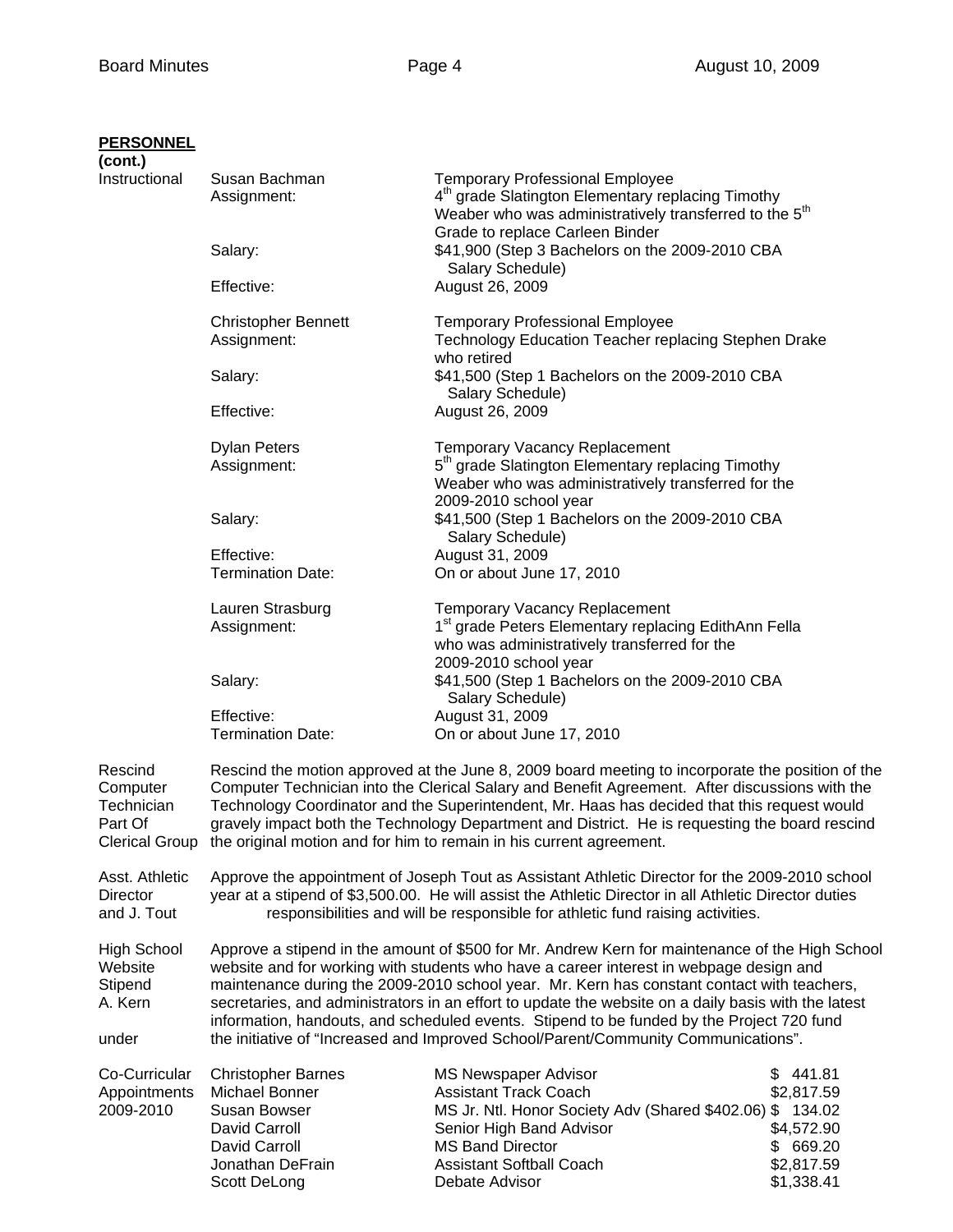|                  | Scott DeLong            | <b>National Honor Society</b>                             | \$477.54     |
|------------------|-------------------------|-----------------------------------------------------------|--------------|
|                  | Rebecca Druker          | <b>Assistant Girls Soccer Coach</b>                       | \$2,680.34   |
|                  | Rebecca Druker          | Assistant Boys Soccer Coach                               | \$2,680.34   |
| <b>PERSONNEL</b> | <b>Rick Eckhart</b>     | MS Jr. Ntl. Honor Society Adv (Shared \$402.06) \$ 134.02 |              |
| (cont.)          | Renee Evans             | Sr. High Fall Intramurals - Tennis                        | \$<br>781.83 |
|                  | Renee Evans             | Sr. High Spring Intramurals - Tennis                      | \$<br>781.83 |
|                  | <b>Tammy Fristick</b>   | Sophomore Class Advisor                                   | \$<br>606.83 |
|                  | <b>Scott Gerould</b>    | <b>Assistant Track Coach</b>                              | \$2,817.59   |
|                  | Jason Graver            | MS Jr. Ntl. Honor Society Adv (Shared \$402.06) \$        | 134.02       |
|                  | <b>Babette Guss</b>     | Senior High Yearbook                                      | \$2,327.06   |
|                  | <b>Todd Herzog</b>      | Sr. High Spring Intramurals - Weightlifting               | \$<br>781.83 |
|                  | <b>Todd Herzog</b>      | Sr. High Fall Intramurals - Weightlifting                 | \$<br>781.83 |
|                  | <b>Bob Hicks</b>        | <b>Assistant Softball Coach</b>                           | \$2,817.59   |
|                  | Stephen Hluschak        | Assistant Baseball Coach                                  | \$2,817.59   |
|                  | Mark Hoffman            | MS Spring Intramurals - Weightlifting                     | \$<br>781.83 |
|                  | Kristin Hubbs           | <b>MS Yearbook Advisor</b>                                | \$<br>781.83 |
|                  | <b>Sharon Hunsicker</b> | Sophomore Class Advisor                                   | \$<br>612.89 |
|                  | Kimberly Jones          | <b>FBLA Advisor</b>                                       | \$<br>536.07 |
|                  | Andrew Kern             | Middle School Web Page Advisor                            | \$<br>391.33 |
|                  | Gregory King            | Assistant Baseball Coach                                  | \$2,817.59   |
|                  | Lora Krum               | <b>Elementary Chorus Advisor</b>                          | \$<br>571.75 |
|                  | Michael Lehtonen        | Sr. High Winter Intramurals - Winter Track                | \$<br>781.83 |
|                  | Michael Lehtonen        | <b>Head Track Coach</b>                                   | \$4,450.15   |
|                  | <b>Christine Leslie</b> | Senior Class Advisor                                      | \$ 612.89    |
|                  | Derek Long              | <b>Assistant Track Coach</b>                              | \$2,817.59   |
|                  | Melissa Newhard         | Majorette/Band Front Director                             | \$2,006.53   |
|                  | David Oertner           | <b>Assistant Track Coach</b>                              | \$2,817.59   |
|                  | <b>Richard Oertner</b>  | Sr. High Fall Intramurals - Basketball                    | \$781.83     |
|                  | Erv Prutzman            | <b>Head Baseball Coach</b>                                | \$4,450.15   |
|                  | Michelle Raber          | <b>MS Fall Intramural Net Sports</b>                      | 781.83<br>\$ |
|                  | Michelle Raber          | <b>MS Spring Intramural Net Sports</b>                    | \$<br>781.83 |
|                  | Michelle Raber          | MS Winter Intramural CPR                                  | \$<br>781.83 |
|                  | <b>Rachel Reiter</b>    | <b>MS Chorus Advisor</b>                                  | \$<br>669.20 |
|                  | <b>Rachel Reiter</b>    | Senior High Chorus Advisor                                | \$1,673.01   |
|                  | <b>Brian Schell</b>     | <b>Head Softball Coach</b>                                | \$4,450.15   |
|                  | Eric Schmidt            | Junior Class Advisor                                      | \$<br>612.89 |
|                  | Lana Schmidt            | German Exchange Club Advisor                              | \$<br>738.51 |
|                  | John Sitaras            | <b>Head Girls Soccer Coach</b>                            | \$4,824.60   |
|                  | Joseph Tout             | Sr. High Spring Intramurals - Weightlifting               | 781.83<br>\$ |
|                  | Joseph Tout             | Sr. High Winter Intramurals - Weightlifting               | \$<br>781.83 |
|                  | Denise Turoscy          | Scholastic Scrimmage Advisor - HS                         | \$<br>781.83 |
|                  | Denise Turoscy          | Newspaper Advisor - HS                                    | \$1,757.48   |
|                  | <b>Camille Vernarr</b>  | <b>Elementary Band Advisor</b>                            | 762.34<br>\$ |
|                  | Dawn Wehr               | Student Council - HS                                      | \$2,006.53   |
|                  | Ellen Yenser            | Senior Class Advisor                                      | \$<br>612.89 |
|                  | Amy Zeiser              | Junior Class Advisor                                      | \$<br>612.89 |
|                  | Amy Zeiser              | Middle School Student Council Advisor                     | \$1,207.38   |
|                  |                         |                                                           |              |
| Co-Curricular    | <b>Gary Andrew</b>      | Assistant Baseball Coach                                  |              |
| Volunteers       | Sarah Arndt*            | Assistant Filed Hockey Coach                              |              |
| 2009-2010        | Niccole Chirico         | <b>Assistant Softball Coach</b>                           |              |
|                  | Melissa DeFrain         | <b>Assistant Softball Coach</b>                           |              |
|                  | Kelly Follweiler        | Refreshment Stand Manager                                 |              |
|                  | Kyle Follweiler         | Assistant Baseball Coach                                  |              |
|                  | Karen Gill              | Refreshment Stand Manager                                 |              |
|                  | <b>Justin Maurer</b>    | All School Play/Musical Advisor                           |              |
|                  | Scott Owens*            | Assistant Boys & Girls Soccer Coach                       |              |
|                  | Dawn Remaley            | Refreshment Stand Manager                                 |              |
|                  | Jessica Schoenberger    | <b>Assistant Track Coach</b>                              |              |
|                  |                         | <b>Interact Advisor</b>                                   |              |
|                  | <b>Shirley Snyder</b>   |                                                           |              |
|                  | Ryan VanNorman          | <b>Assistant Football Coach</b>                           |              |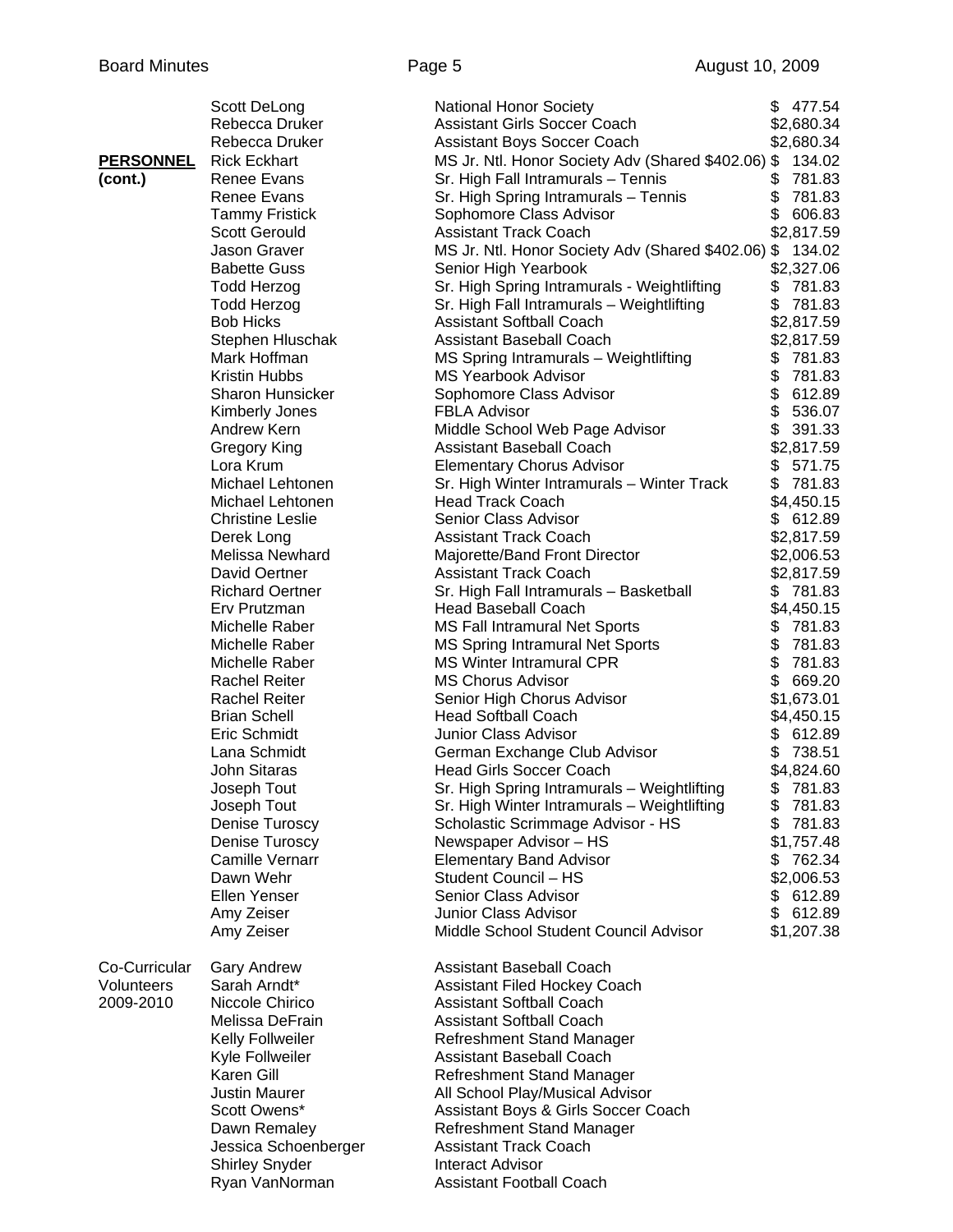| Fred Wagner*                        | Assistant Girls Soccer Coach    |
|-------------------------------------|---------------------------------|
| Gary Warmkessel                     | <b>Assistant Softball Coach</b> |
| *Pending Verification of Clearances |                                 |

## **PERSONNEL**

| <u>. LIVOUTITLE</u><br>(cont.)                             |                                                                                                                                                                                                                                                                                                                                                                                                                                                                                                                                                                                                                                                                                                          |  |  |
|------------------------------------------------------------|----------------------------------------------------------------------------------------------------------------------------------------------------------------------------------------------------------------------------------------------------------------------------------------------------------------------------------------------------------------------------------------------------------------------------------------------------------------------------------------------------------------------------------------------------------------------------------------------------------------------------------------------------------------------------------------------------------|--|--|
| Senior High<br>Administrative<br>Detention<br>Supervisor   | Approve to appoint Diana Beltran as the Administrative Detention Supervisor in the senior<br>high school. She will work Tuesday and Thursday from 2:30 p.m. to 4:00 p.m. throughout<br>the 2009-2010 school year that warrants detention coverage. Salary will be \$20.00 per hour<br>worked.                                                                                                                                                                                                                                                                                                                                                                                                            |  |  |
| Middle School<br>Administrative<br>Detention<br>Supervisor | Approve to appoint Lisa Martinez as the Administrative Detention Supervisor in the middle<br>school. She will work Monday and Wednesday from 2:20 p.m. to 3:20 p.m. throughout the<br>2009-2010 school year that warrants detention coverage. Salary will be \$20.00 per hour<br>worked.                                                                                                                                                                                                                                                                                                                                                                                                                 |  |  |
| Saturday<br>Detention<br>Monitor                           | Approve to appoint Patricia Eby-Manescu as the Secondary Saturday Detention Monitor for<br>the middle school and senior high school for the 2009-2010 school year, working 3 hours<br>every Saturday that warrants detention coverage. Salary will be \$20.00 per hour worked.                                                                                                                                                                                                                                                                                                                                                                                                                           |  |  |
| Substitute<br>Saturday<br>Detention<br>Monitor             | Approve to appoint Diana Beltran as the Substitute Secondary Saturday Detention Monitor for<br>the middle school and senior high school for the 2009-2010 school year, working as a<br>substitute for 3 hours every Saturday that warrants substitute detention coverage. Salary<br>will be \$20.00 per hour worked.                                                                                                                                                                                                                                                                                                                                                                                     |  |  |
| Salary<br>Adjustments                                      | Acknowledge the following teachers who have completed the requirements per the Collective<br>Bargaining Agreement that would entitle them to a salary increase for the 2009-2010 school year:                                                                                                                                                                                                                                                                                                                                                                                                                                                                                                            |  |  |
|                                                            | Eric Schmidt<br>Step 6B<br>From:<br>To:<br>Step 6B+24                                                                                                                                                                                                                                                                                                                                                                                                                                                                                                                                                                                                                                                    |  |  |
|                                                            | Laurie McWilliams<br>From:<br>Step 5B<br>To:<br>Step 5B+24                                                                                                                                                                                                                                                                                                                                                                                                                                                                                                                                                                                                                                               |  |  |
|                                                            | Acknowledge the following aides who have achieved Highly Qualified Status and have supplied<br>proof of such status to the Superintendents Office. These individuals are entitled to a \$1.00 per<br>hour salary increase per the Memorandum of Understanding with the Educational Support Staff.                                                                                                                                                                                                                                                                                                                                                                                                        |  |  |
|                                                            | Kimberly Wagner<br>Judy DeBias                                                                                                                                                                                                                                                                                                                                                                                                                                                                                                                                                                                                                                                                           |  |  |
| Professional<br>Contracts                                  | According to Article II - 1108, subsection (b) of the School Code: "a temporary professional<br>employee, initially employed by a school district on or after June 30, 1996, whose work has<br>been certified by the district superintendent to the secretary of the school district, during the<br>last four (4) month of the third year of such service, as being satisfactory, shall thereafter be a<br>"professional employee" within the meaning of this article." Therefore, it is recommended to<br>approve "professional employee" status as per the school code for the following teachers,<br>who have satisfactorily completed three years of service to the Northern Lehigh School District: |  |  |
|                                                            | Christina Carmody<br>Jamie Hillegass<br>Cindy Frey<br>Kimberly Jones<br><b>Sheryl Hegedus</b><br>Deanna Quay                                                                                                                                                                                                                                                                                                                                                                                                                                                                                                                                                                                             |  |  |
| Substitute-<br>Instructional                               | Approve the following substitute teachers for the 2009-2010 school year at the 2009-2010<br>substitute teacher rates as approved on the Supplementary Personnel Salary Schedule:                                                                                                                                                                                                                                                                                                                                                                                                                                                                                                                         |  |  |
|                                                            |                                                                                                                                                                                                                                                                                                                                                                                                                                                                                                                                                                                                                                                                                                          |  |  |

 Whitney Babyak – All Subjects Samantha Bechtel – Elementary Laura Bensinger – Elementary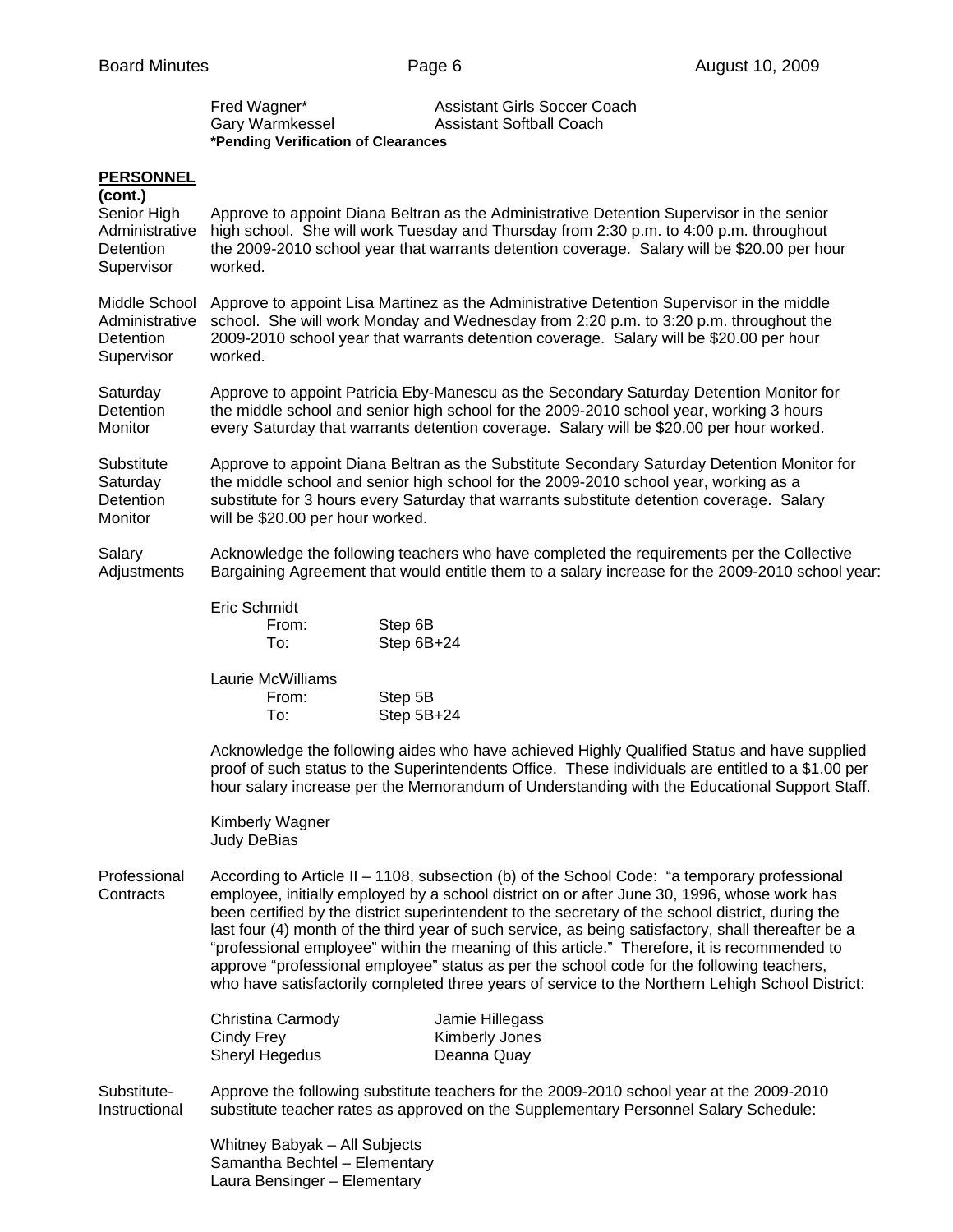Crista Billowitch\* – Elementary & Special Education Mary Breininger – Art K-12 Janet Brostedt – Elementary Lisa Cox – English & Special Education Michele Custer – Elementary **PERSONNEL** Amanda Frey - Elementary **(cont.)** Jamie Fritz\* - Elementary Cynthia Fritzinger - Elementary Ricky Guth – All Subjects Jenna Hoffman – Physical Education K-12 Kaitlin Jones\* – Elemnentary & ESL Andrew Kern – All Subjects Katherine Kern - Elementary Lori King – Elementary Amber Kistler – Elementary Matthew Krempasky\* – Social Studies Bryan Kresley – Social Studies James Labosky – Elementary K-6 Melissa Ludwig – Elementary Ann Marie Martin – Nurse Staci McNeely\* - Elementary Ashley Miller – Art K-12 Jenna Rau – Elementary Joseph Reiter – Music & Mathematics Linda Sarver – Art Michael Sosik – Elementary K-6 Jena Wassmer – Elementary Nina Weiss – Elementary Andrea Wells - Elementary Jane Wessner – Elementary **\*Pending Verification of Missing Documents** 

Non- Approve the following individuals as substitute secretaries/aides for the 2009-2010 school year Instructional at the 2009-2010 substitute rate as approved on the Supplementary Personnel Salary Schedule:

> Lorie Ann Brearman Nicole Breneman Noel Dimmick Nicole Evans Catherine Faenza Desaida Goss Judy Hoffman Lilly Horwith Kathy Hughes Kaitlin Jones Dawn Martinez Ryan Mayberry Maureen McCullion Christine Sigley Catherine Smith Kathleen Troxell Barbara Wilcrout Tina Williams Kathy Yelinek **\*Pending Verification of Clearances**

 Approve the following individuals as substitute cafeteria workers for the 2009-2010 school year at the 2009-2010 substitute rate as approved on the Supplementary Personnel Salary

Schedule: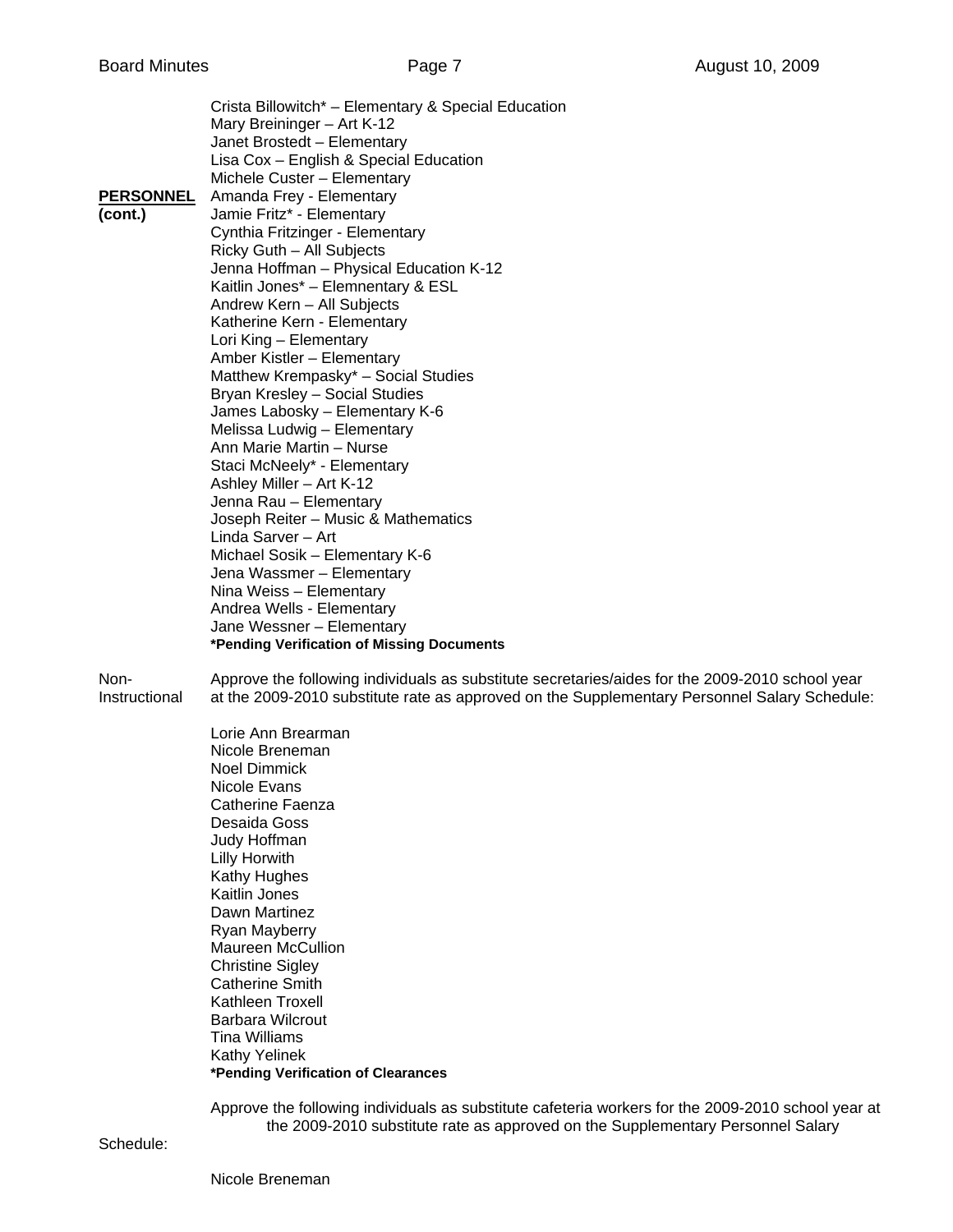| <b>PERSONNEL</b><br>(cont.)               | <b>Noel Dimmick</b><br>Rosa George<br>Judy Hoffman<br>Lilly Horwith<br>Sally Kasztejna*<br>Deborah Kuhns<br>Dawn Martinez<br><b>Christine Sigley</b><br>Kathleen Troxell<br>Sarah Unger<br>Judith VanHorn<br>*Pending Verification of Clearances |                                                                                                                           |  |
|-------------------------------------------|--------------------------------------------------------------------------------------------------------------------------------------------------------------------------------------------------------------------------------------------------|---------------------------------------------------------------------------------------------------------------------------|--|
|                                           | Approve the following individuals as substitute custodians for the 2009-2010 school year at the<br>2009-2010 substitute rate as approved on the Supplementary Personnel Salary Schedule:                                                         |                                                                                                                           |  |
|                                           | <b>Richard Handwerk</b><br>Rebecca Herring<br>Randy Muniz<br><b>Richard Sensinger</b>                                                                                                                                                            |                                                                                                                           |  |
|                                           | <b>ROLL CALL:</b><br>YEA:<br>Mr. Hartman (7)<br>NAY:<br>Mrs. Geronikos (1)<br>Motion carried.                                                                                                                                                    | Mr. Dengler, Mr. Follweiler, Mrs. Ganser, Mrs. Kulp, Mr. Williams, Mrs. Young,                                            |  |
| Clerical<br>Appointment                   | Mrs. Ganser made a motion, which was seconded by Mrs. Kulp, that the Board of Education<br>approves the following appointment:                                                                                                                   |                                                                                                                           |  |
|                                           | Kelly Follweiler*<br>Assignment:<br>Salary:                                                                                                                                                                                                      | High School Administrative Secretary, replacing Jane<br>Wentz who resigned<br>\$33,299 (Level I on the 2008-2009 Clerical |  |
|                                           | <b>Effective Date:</b>                                                                                                                                                                                                                           | Salary Schedule)<br>July 27, 2009<br>*60 Day probationary period ending September 24, 2009                                |  |
|                                           | <b>ROLL CALL:</b><br>YEA:<br>Mrs. Ganser, Mrs. Kulp, Mr. Williams, Mrs. Young, Mr. Dengler (5)<br>NAY:<br>Mrs. Geronikos, Mr. Hartman (2)<br>ABSTAIN: Mr. Follweiler (1)<br>Motion carried.                                                      |                                                                                                                           |  |
| <b>POLICY</b>                             | approves the following policy items:                                                                                                                                                                                                             | Mr. Dengler made a motion, which was seconded by Mrs. Ganser, that the Board of Education                                 |  |
| <b>Board Policy-</b><br>Second<br>Reading | Approve school board policy #104 - Programs - Nondiscrimination in Employment/Contract<br>Practices, as presented after second reading.                                                                                                          |                                                                                                                           |  |
|                                           | Approve school board policy #138 - Programs - Limited English Proficiency Program, as<br>presented after second reading.                                                                                                                         |                                                                                                                           |  |
|                                           | Approve school board policy #248 - Pupils - Unlawful Harassment, as presented after second<br>reading.                                                                                                                                           |                                                                                                                           |  |
|                                           | Approve school board policy #249 - Pupils - Bullying/Cyberbullying, as presented after second<br>reading.                                                                                                                                        |                                                                                                                           |  |
|                                           |                                                                                                                                                                                                                                                  | Approve school board policy #348 - Administrative Employees- Unlawful Harassment, as                                      |  |

presented after second reading.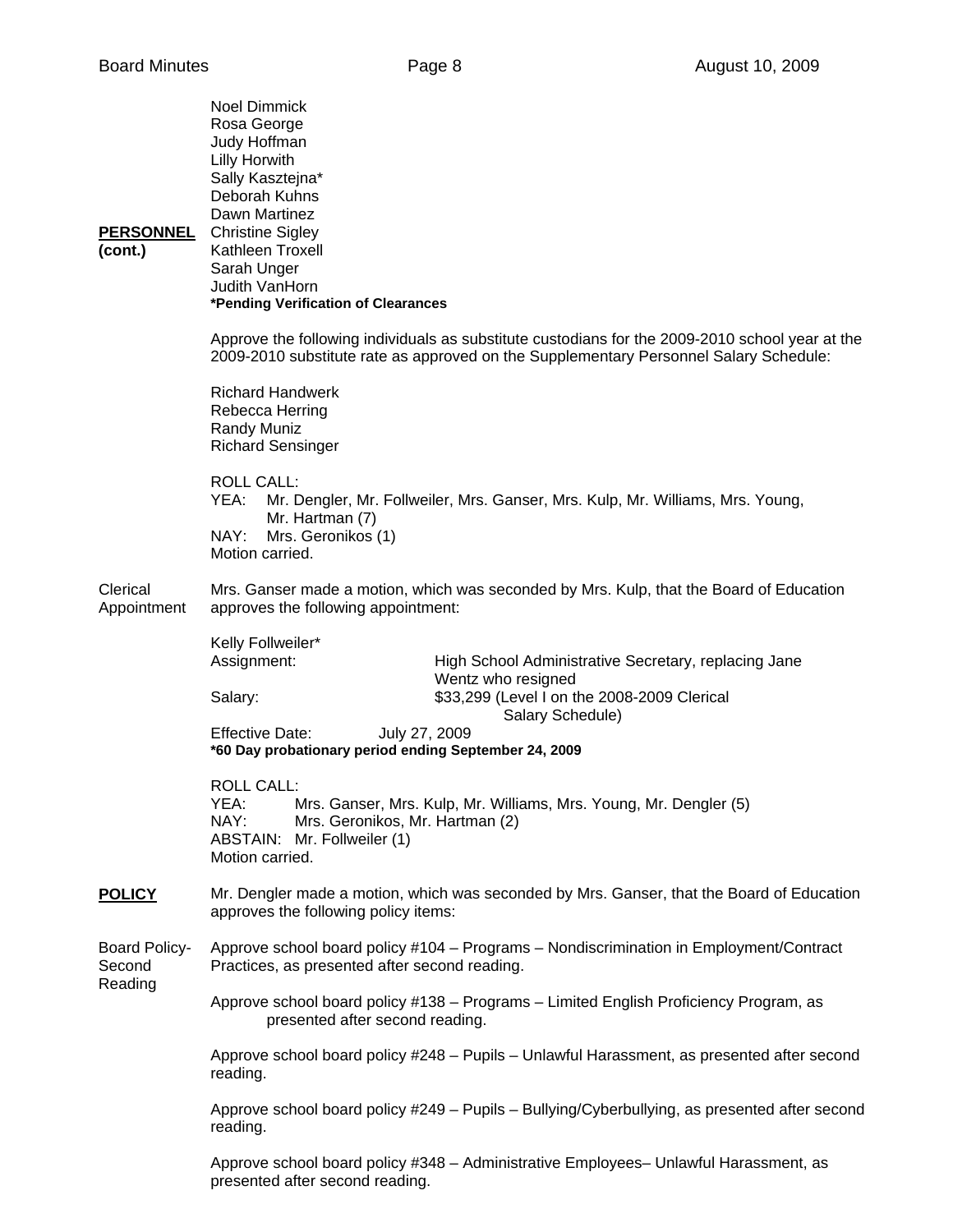|                                                                | presented after second reading.                                                                                                                                                                                                                                                                                                | Approve school board policy #448 - Professional Employees - Unlawful Harassment, as       |                      |  |
|----------------------------------------------------------------|--------------------------------------------------------------------------------------------------------------------------------------------------------------------------------------------------------------------------------------------------------------------------------------------------------------------------------|-------------------------------------------------------------------------------------------|----------------------|--|
| as                                                             | presented after second reading.                                                                                                                                                                                                                                                                                                | Approve school board policy #548 - Classified Employees - Acceptable Unlawful Harassment, |                      |  |
| <b>POLICY</b><br>(cont.)                                       | Approve school board policy #810.1 - Operations - Drug and Alcohol Requirements for<br>Transportation Personnel, as presented after second reading.                                                                                                                                                                            |                                                                                           |                      |  |
|                                                                | Approve new Faculty Laptop Policy, as presented after first reading.                                                                                                                                                                                                                                                           |                                                                                           |                      |  |
| Homebound<br>Instruction                                       | It is recommended that he Board of Education grant homebound instruction for an $11th$ grade<br>student, Student No. 1106900, for five hours per week, effective September 8, 2009 and<br>continuing to approximately September 18, 2009.                                                                                      |                                                                                           |                      |  |
| <b>CLIU</b><br>Adoption of<br>Policies                         | Approve to adopt the Carbon Lehigh Intermediate Unit's Notice of Adoption of Policies, \<br>Procedures and Use of Funds By School District for submission with the 2009-2010 IDEA B,<br>Section 611 project application, as presented.                                                                                         |                                                                                           |                      |  |
| Increase<br><b>Lunch Prices</b>                                | Approve the recommendation of the administration that, effective September 8, 2009, school<br>lunch prices be increase as follows:                                                                                                                                                                                             |                                                                                           |                      |  |
|                                                                | Elementary Schools - from \$2.00 to \$2.10<br>Middle School and High School - from \$2.25 to \$2.35                                                                                                                                                                                                                            |                                                                                           |                      |  |
| Agreement<br>Οf<br>Sponsorship                                 | Approve the Agreement of Sponsorship To Attend Another Pennsylvania Community College for<br>Amy Klimek, in accordance with the guidelines established under Policy #912. Beginning in the<br>Fall of 2009 she will be a fulltime student at Northampton Community College to pursue her<br>course of study in Dental Hygiene. |                                                                                           |                      |  |
|                                                                | <b>ROLL CALL:</b><br>Mrs. Ganser, Mrs. Kulp, Mr. Williams, Mrs. Young, Mr. Dengler, Mr. Follweiler,<br>YEA:<br>Mr. Hartman (7)<br>NAY:<br>Mrs. Geronikos (1)<br>Motion carried.                                                                                                                                                |                                                                                           |                      |  |
| <b>CURRIC-</b>                                                 | Mrs. Ganser made a motion, which was seconded by Mrs. Geronikos, that the Board of                                                                                                                                                                                                                                             |                                                                                           |                      |  |
| Education<br><b>ULUM AND</b><br><b>INSTRUC-</b><br><b>TION</b> | approves the following curriculum and instruction items:                                                                                                                                                                                                                                                                       |                                                                                           |                      |  |
| Induction<br>Program                                           | Approve the following teachers as helping teachers in the Northern Lehigh School District<br>Induction Program for the 2009-2010 school year:                                                                                                                                                                                  |                                                                                           |                      |  |
|                                                                | <b>Helping Teacher</b>                                                                                                                                                                                                                                                                                                         | Inductee                                                                                  | Stipend              |  |
|                                                                | <b>Renee Evans</b><br>Patricia Bollinger                                                                                                                                                                                                                                                                                       | Rebecca Druker<br>Susan Bachman                                                           | \$750.00<br>\$750.00 |  |
|                                                                | YEA:<br>Mr. Dengler, Mr. Follweiler, Mrs. Ganser, Mrs. Geronikos, Mrs. Kulp, Mr. Williams,<br>Mrs. Young, Mr. Hartman (8)<br>NAY:<br>None (0)                                                                                                                                                                                  |                                                                                           |                      |  |
| <b>NEW</b><br><b>BUSINESS</b>                                  | Mr. Follweiler made a motion, which was seconded by Mrs. Kulp, that the Board of Education<br>approves the following new business item:                                                                                                                                                                                        |                                                                                           |                      |  |
| <b>Business</b>                                                | Approve a new contract for Jeremy Melber, Business Manager, effective August 1, 2009.                                                                                                                                                                                                                                          |                                                                                           |                      |  |

Manager **(Separate Mailing to Board Members on July 20, 2009)**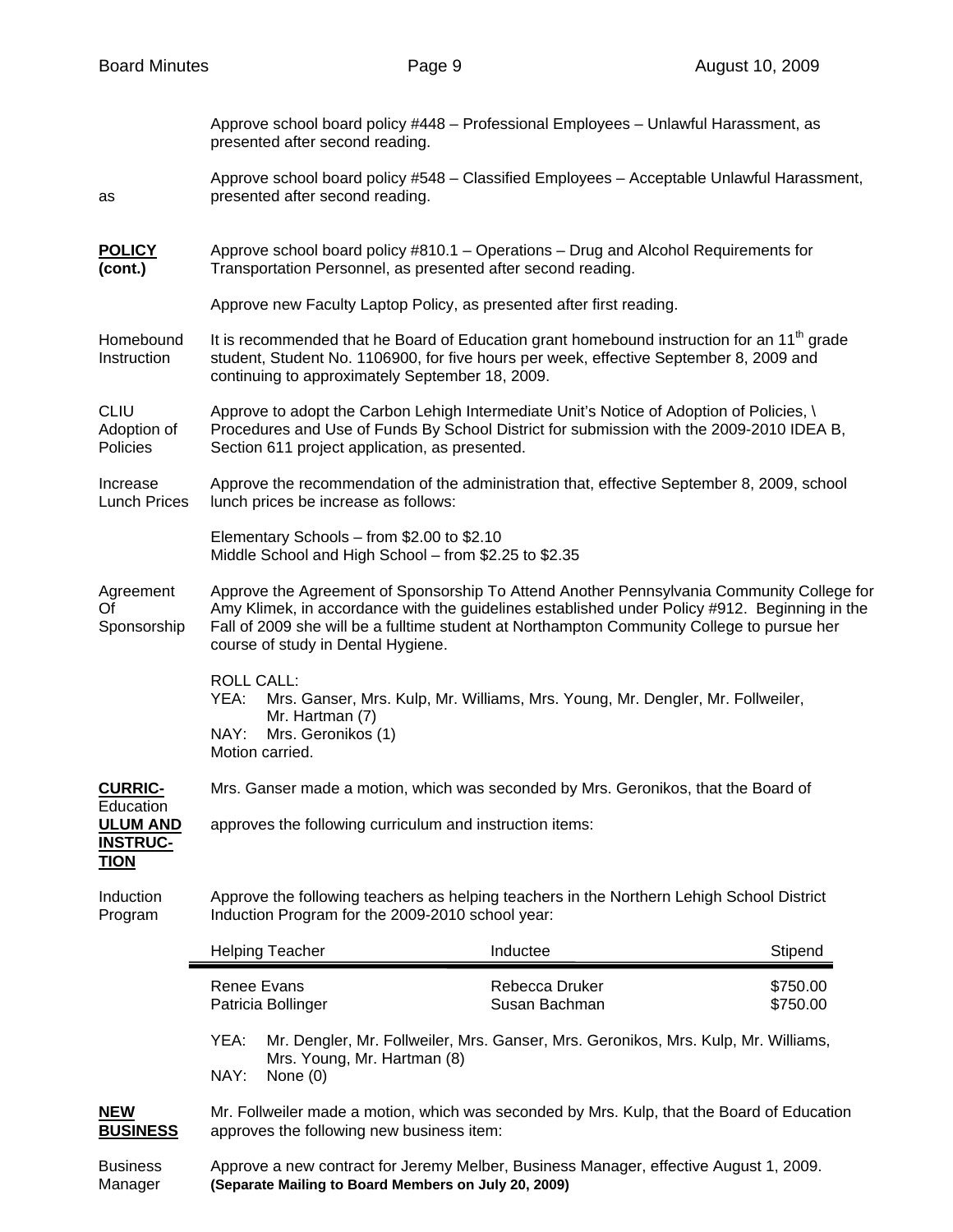| Agreement                                                                       | YEA:<br>Mr. Dengler, Mr. Follweiler, Mrs. Ganser, Mrs. Geronikos, Mrs. Kulp, Mr. Williams,<br>Mrs. Young, Mr. Hartman (8)<br>NAY:<br>None $(0)$                                                                                                                                                                                                                                                                                                                                                                                                                                                                                                                                                                                                                                                                                                                               |  |  |
|---------------------------------------------------------------------------------|-------------------------------------------------------------------------------------------------------------------------------------------------------------------------------------------------------------------------------------------------------------------------------------------------------------------------------------------------------------------------------------------------------------------------------------------------------------------------------------------------------------------------------------------------------------------------------------------------------------------------------------------------------------------------------------------------------------------------------------------------------------------------------------------------------------------------------------------------------------------------------|--|--|
| <b>FINANCIAL</b>                                                                | Mrs. Kulp made a motion, which was seconded by Mr. Dengler, that the Board of Education<br>approves the following financial items:                                                                                                                                                                                                                                                                                                                                                                                                                                                                                                                                                                                                                                                                                                                                            |  |  |
| List Of<br><b>Bills</b>                                                         | Approve the Following List of Bills:<br>General Fund months of June and July<br>Cafeteria Fund month of June and July<br>Athletic Fund month of June and July<br>Refreshment Stand Fund month of June and July                                                                                                                                                                                                                                                                                                                                                                                                                                                                                                                                                                                                                                                                |  |  |
| Close<br>Senior Class<br>Account                                                | Approve the request of the senior high school to close the Class of 2009 account in accordance<br>with the Student Activities Account guidelines. The account balance is \$777.09 and the Class of<br>2009 is recommending that the funds be distributed into the After Graduation Party Account.                                                                                                                                                                                                                                                                                                                                                                                                                                                                                                                                                                             |  |  |
| Per Capita<br>Abatements/<br>Exonerations                                       | Approve abatement/exoneration requests of per capita taxes, for the residents that fall within the<br>guidelines, as presented.                                                                                                                                                                                                                                                                                                                                                                                                                                                                                                                                                                                                                                                                                                                                               |  |  |
| Agreement<br>D'Huy<br>Engineers<br>Design Phase<br>Slatington                   | Approve to continue the agreement with D'Huy Engineers for the design phase of the Slatington<br>Elementary School Renovation Project. Total cost for the design phase is not to exceed<br>\$95,000.00.                                                                                                                                                                                                                                                                                                                                                                                                                                                                                                                                                                                                                                                                       |  |  |
| Transfer<br>Funds to<br>Capital                                                 | Authorize administration to transfer \$400,000 from General Fund Long Range Maintenance<br>Account to Capital Reserve Account to pay bills for summer long range maintenance projects.                                                                                                                                                                                                                                                                                                                                                                                                                                                                                                                                                                                                                                                                                        |  |  |
| Reserve                                                                         | YEA:<br>Mr. Dengler, Mr. Follweiler, Mrs. Ganser, Mrs. Geronikos, Mrs. Kulp, Mr. Williams,<br>Mrs. Young, Mr. Hartman (8)<br>NAY:<br>None $(0)$                                                                                                                                                                                                                                                                                                                                                                                                                                                                                                                                                                                                                                                                                                                               |  |  |
| <b>KCBA</b><br>Architects<br>Slatington<br>Elementary<br>Renovations<br>Project | Mr. Follweiler, made a motion, which was seconded by Mrs. Kulp, that the Board of Education<br>approves KCBA Architects, Hatfield, Pennsylvania as the Architect for the Slatington Elementary<br>School Addition and Renovation Project at a fixed fee of \$1,019,651.00. This fee represents<br>6.21% of the current estimated construction costs. There will be an additional \$51,655.00 fee for<br>LEED Certification consulting. The contract shall be based on the Request for Proposals and no<br>other costs will be considered without Board approval.                                                                                                                                                                                                                                                                                                              |  |  |
| to<br>only a few                                                                | Mrs. Geronikos offered a suggestion that the entire board be involved in this building project, not<br>just the building and grounds committee. In the past the group met before a scheduled board<br>meeting to discuss the project, change orders and offered opinions about the project. The<br>community also was in attendance because it was on the same night as a board meeting which<br>also kept the community involved and updated on the project. When items came to a vote on a<br>board agenda it was easier because it was originally discussed at this meeting prior to it coming<br>a vote and most, if not all, board members were present. The board did not have to again rehash<br>everything that was discussed at a prior building and grounds committee meeting that<br>board members attended. In doing this, every board member will be getting all |  |  |

the same information at the same time.

 Mr. Williams liked this suggestion and he further suggested that we devote about a half hour of time under the Special Board Report section of the board agenda to construction project updates.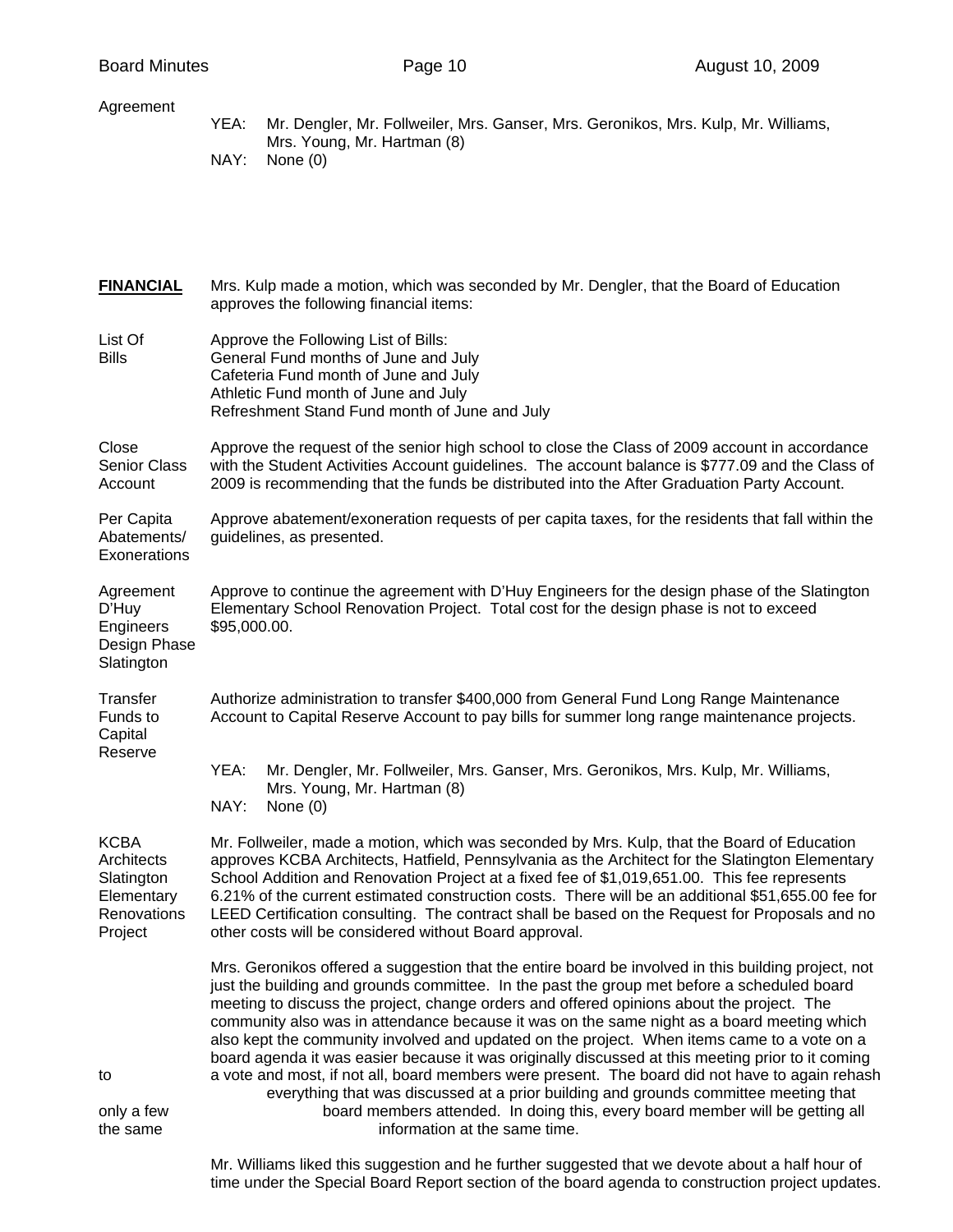He is completely in favor of full involvement from all members of the board and administrative team.

ROLL CALL: YEA: Mrs. Geronikos, Mrs. Kulp, Mr. Williams, Mrs. Young, Mr. Follweiler, Mr. Hartman (6) NAY: Mr. Dengler, Mrs. Ganser (2) Motion carried.

**LEGAL** Mr. Follweiler made a motion, which was seconded by Mr. Dengler, that the Board of Education approves the following legal item:

> Appoint Edward E. Hartman, School Board President, as the Act 32 Tax Collection Committee representative for Northern Lehigh School District. Mr. Hartman will be the voting delegate on behalf of the school district. Mr. Jeremy G. Melber Business Manager and Mrs. Lauren A. Ganser School Board Vice-President will serve as alternate delegates to the committee.

 YEA: Mr. Dengler, Mr. Follweiler, Mrs. Ganser, Mrs. Geronikos, Mrs. Kulp, Mr. Williams, Mrs. Young, Mr. Hartman (8) NAY: None (0)

**CORR-** Mr. Williams stated that all Board Members received at their Board Seat a Welcome Back Letter **ESPON-** for the first official teacher day for the 2009-2010 school year. He also stated that he received **DENCE** notification from the Commonwealth of Pennsylvania Department of the Auditor General concerning a State Audit for the school district years ending June 30, 2007 and 2008.

**INFOR-** Minutes of the Lehigh Career & Technical Institute Joint Operating Committee meeting held on **MATION** May 27, 2009 and the LCTI Director's Report for June 2009 were distributed.

> Minutes of the Lehigh Carbon Community College Board of Trustees meeting held on May 7, 2009 and June 4, 2009 were distributed.

 Minutes of the Carbon Lehigh Intermediate Unit 21 Board of Directors meeting held on May 18, 2009 and June 15, 2009 were distributed.

**PUBLIC** KCBA thanked the board for appointing them as architects for the Slatington Elementary

Renovations.

**COMMENT** D'Huy also thanked the board for approving to move forward with them as consultants for the design phase of the renovation project.

> Mr. Melber asked all members to attend next months finance committee meeting where he will discuss the financial advisor for the renovations project.

- **ADJOURN-** Mr. Follweiler made a motion, which was seconded by Mrs. Ganser, that the regular meeting of **MENT** the Northern Lehigh School District Board of School Directors is adjourned at 8:18 p.m.
	- YEA: Mr. Dengler, Mr. Follweiler, Mrs. Ganser, Mrs. Geronikos, Mrs. Kulp, Mr. Williams, Mrs. Young, Mr. Hartman (8) NAY: None (0)

Respectfully submitted,